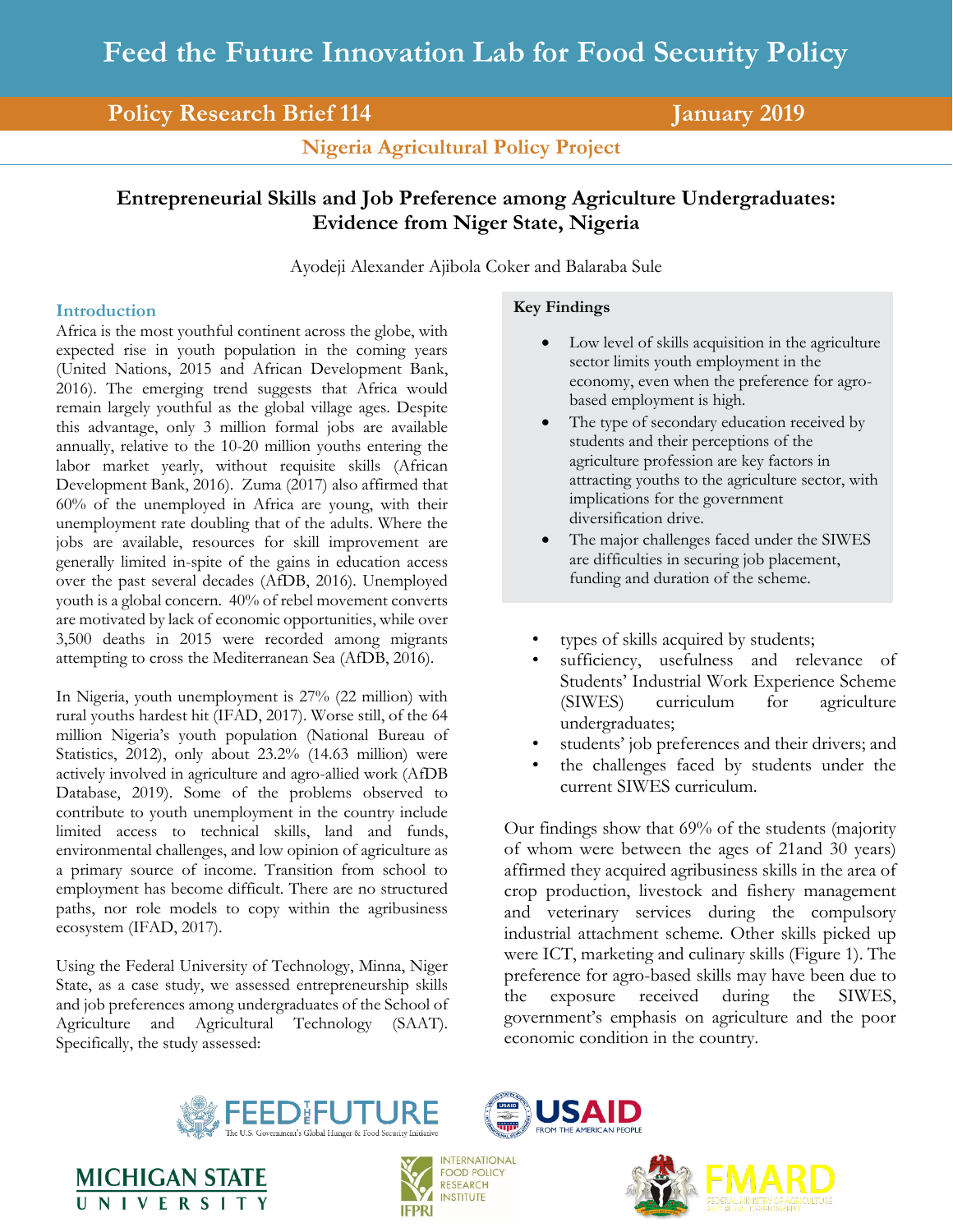

*Figure 1: Students' most preferred skills after graduation*

## **Sufficiency, Usefulness and Relevance of Students' Industrial Work Experience Scheme (SIWES)**

SIWES is the professional one-year compulsory practical internship program undertaken by all agriculture students in their fourth year of undergraduate study (Federal University of Technology, Minna 2016). The assessment of the SIWES shows that students generally perceived the scheme to be useful and relevant as indicated by perception weighted means above the weighted threshold of 3. With respect to adequacy and curriculum content, the results returned were positive.

## **Students' Job Preference and their Drivers**

Assessment of job preference shows that the students preferred agro-based jobs, as indicated by 69% of the respondents.

The results of the Probit analysis and marginal effect reveal that the types of school (Grammar or Technical/Vocational) attended and students' perceptions of the relevance of SIWES were positive drivers of job preference among agriculture-based undergraduates. The significance of the types of school is not unexpected given the fact that technical schools are often more practically oriented, with emphasis on field activities. However, it is worthy of note that the regular grammar school also offer agriculture as a subject, while emphasizing the practical components, given the recent focus of the government on economic diversification and skills acquisition.

## **Conclusion and Recommendations**

**Students:** Students demonstrated limited knowledge of the agriculture sector and lacked knowledge of role models in the agriculture profession. Meanwhile, only few belonged to entrepreneurship, professional and networking groups, and conversant with the agricultural policy direction.

**Skills**: Most students affirmed that skill gap analysis was not undertaken to ascertain the focal skills required by them. However, the study revealed that a considerable proportion of students acquired agro-based skills through the SIWES. The key challenges to effective skills acquisition identified were the difficulties in securing relevant job placement during practical year and inadequate funding of SIWES.

**Job Preference**: Drivers of job preference were observed to be the types of schools (grammar or technical/vocational) attended and students' perception of the curriculum.

The study recommends 1) continuous sensitization of secondary school students and newly admitted students of agriculture by the SAAT, on the opportunities that abound in the agriculture profession; 2) frequent engagement of students with role models in the agriculture sector for perception change and exposure; 3) organization of agrobased entrepreneurial groups or networks to engage students; 4) conduct of regular skill gap assessments of students to guide the choice of profession or focus skills development to maximize skills and profession match; and 5) that SAAT establish linkages with reputable and proven entrepreneurship outfits, such as the Central Bank of Nigeria's Entrepreneurship Scheme, National Directorate of Employment, on-going N-Power Entrepreneur Scheme, Tony Elumelu Entrepreneurship Foundation and Leventis Foundation for complementarity and enhancement of model. 6) Partner with development organizations such as IITA and AfDB for technical and financial assistance to support and upgrade the existing model.

#### **REFERENCES**

- 1. African Development Bank, (2019). African Development Bank Database. [http://dataportal.opendataforafrica.org/nbyenxf/afd](http://dataportal.opendataforafrica.org/nbyenxf/afdb-socio-economic-database-1960-2020) [b-socio-economic-database-1960-2020.](http://dataportal.opendataforafrica.org/nbyenxf/afdb-socio-economic-database-1960-2020)
- 2. African Development Bank, (2016). Jobs for youths in Africa: Strategy for creating 25 million jobs and equipping 50 million youths 2016-2025.
- 3. Federal University of Technology, Minna, Nigeria, (2016). School of Agriculture and Agricultural Technology Students' Handbook (2016-2019).
- 4. International Fund for Agricultural Development (2017). Working papers for preparation of the Nigeria's Livelihood Improvement Family Enterprise Program.
- 5. National Bureau of Statistics and Federal Ministry of Youth Development, (2012). 2012 National Baseline Youth Survey. Final report (Revised). Available at: [http://nigeria.opendataforafrica.org/efduknf/nationa](http://nigeria.opendataforafrica.org/efduknf/national-youth-baseline-survey) [l-youth-baseline-survey](http://nigeria.opendataforafrica.org/efduknf/national-youth-baseline-survey) (Accessed 8th July, 2019)